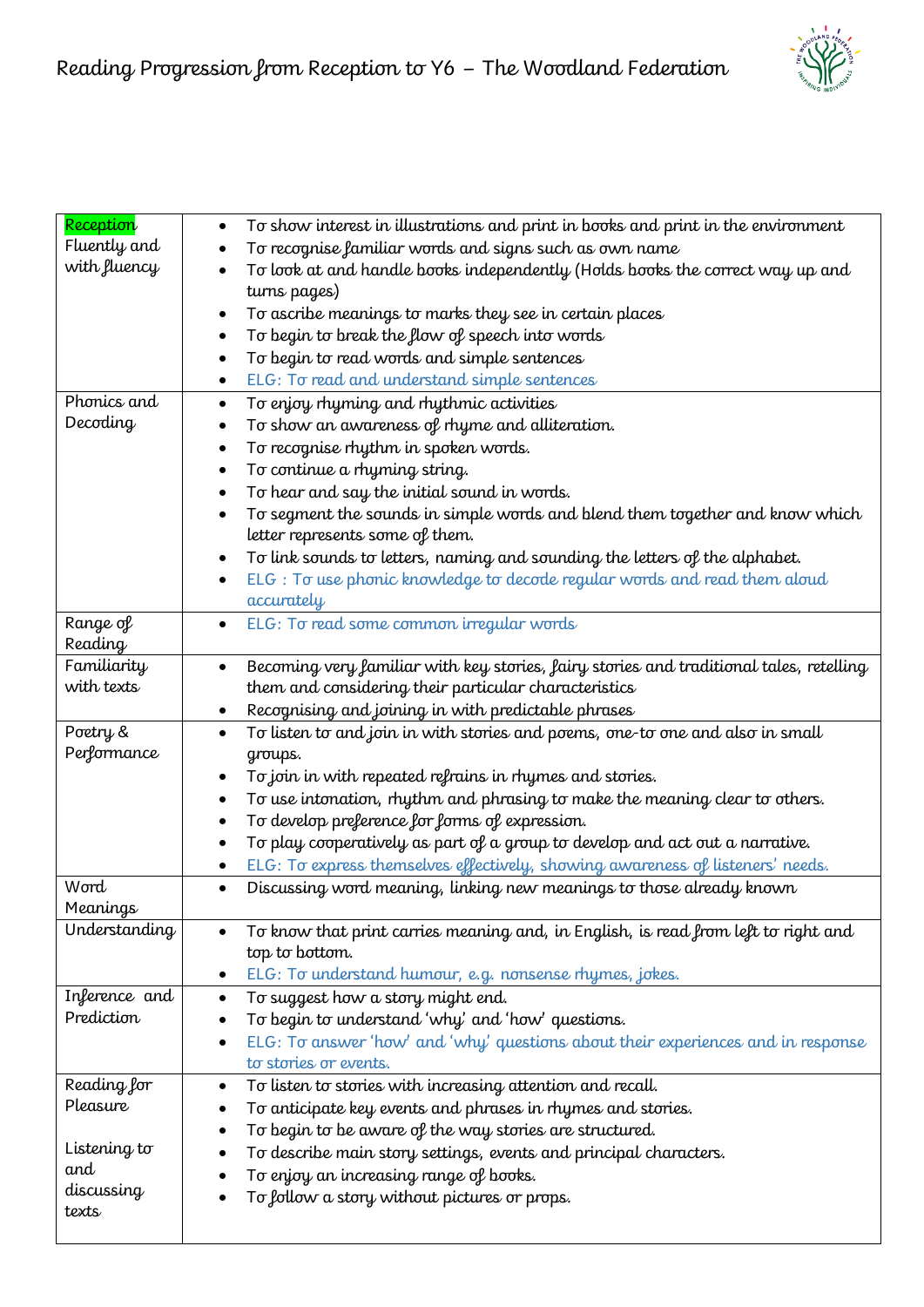

| Comparing,<br>contrasting &<br>commenting           | ELG: To listen to stories, accurately anticipating key events and respond to what<br>$\bullet$<br>they hear with relevant comments, questions or actions.                                                                                                                                        |
|-----------------------------------------------------|--------------------------------------------------------------------------------------------------------------------------------------------------------------------------------------------------------------------------------------------------------------------------------------------------|
| Developing<br>vocabulary<br>Words in<br>context and | To build up vocabulary that reflects the breadth of their experiences.<br>To extend vocabulary, especially by grouping and naming, exploring the meaning<br>and sounds of new words.<br>To use vocabulary and forms of speech that are increasingly influenced by their<br>experiences of books. |
| Authorial<br>intent                                 |                                                                                                                                                                                                                                                                                                  |
| Non-fiction                                         | To know that information can be relayed in the form of print.<br>ELG: To know that information can be retrieved from books and computers.                                                                                                                                                        |
| Discussing<br>reading                               | Participate in discussion about what is read to them, taking turns and listening to<br>what others say<br>Explain clearly their understanding of what is read to them                                                                                                                            |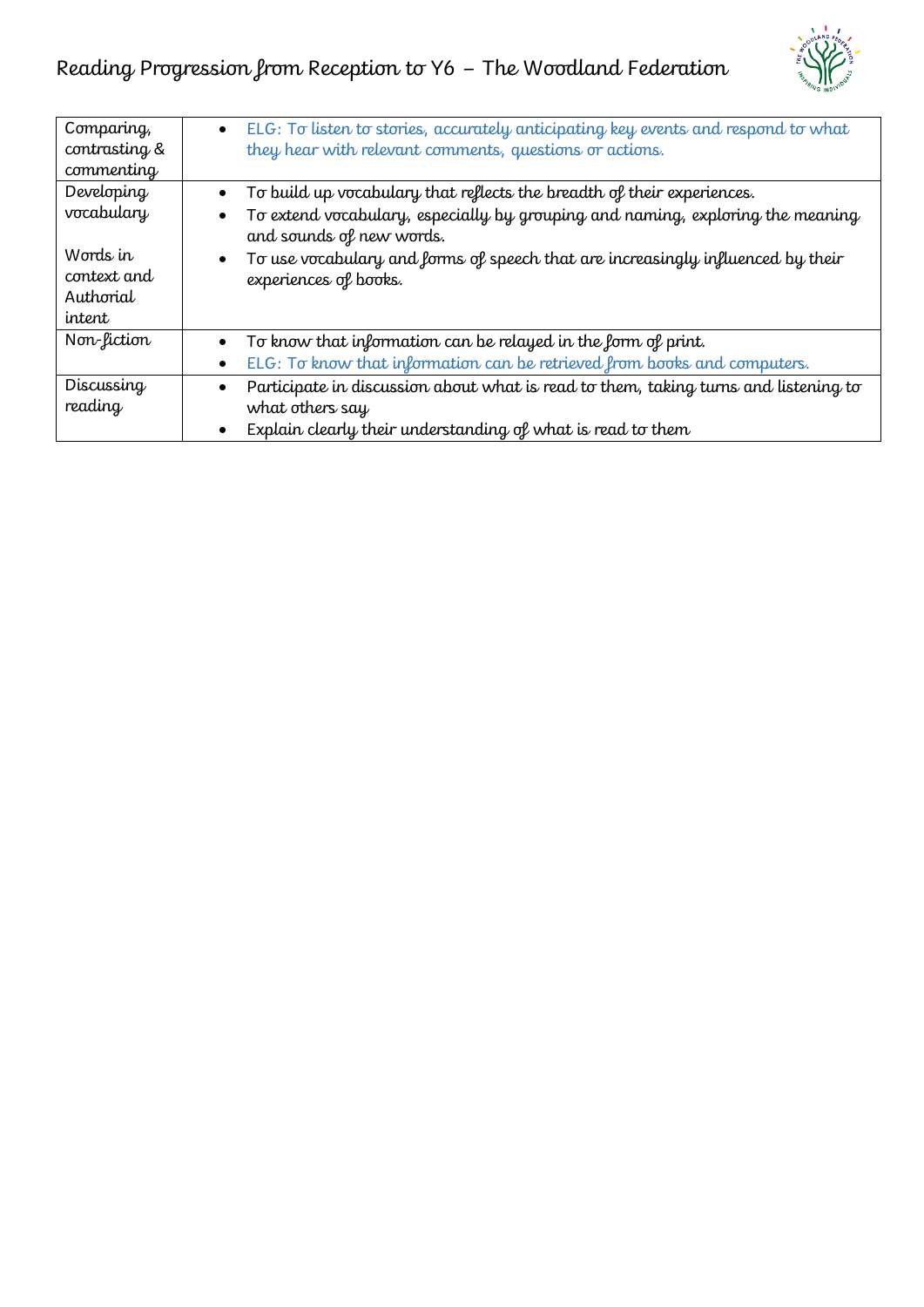

| Year 1          | Using voice to show emotion and meaning<br>$\bullet$                                          |
|-----------------|-----------------------------------------------------------------------------------------------|
| Fluently and    | Using facial expression to show emotion and meaning                                           |
| with fluency    | Use of character voice<br>$\bullet$                                                           |
| Decoding        | Apply phonic knowledge<br>$\bullet$                                                           |
|                 | Speedily read all 40+ phonemes                                                                |
|                 | Read accurately by blending taught GPC<br>$\bullet$                                           |
|                 | Read common exception words<br>$\bullet$                                                      |
|                 | Read common suffixes (-s, -es, -ing, -ed, etc.)<br>$\bullet$                                  |
|                 | Read multisyllable words containing taught GPC<br>$\bullet$                                   |
|                 | Read contractions and understanding of use of apostrophe<br>$\bullet$                         |
|                 | Read aloud phonically-decodable texts<br>$\bullet$                                            |
| Range of        | Listening and discussing a wide range of poems, stories and non-fiction at a<br>$\bullet$     |
| Reading         | level beyond that at which they can independently read                                        |
|                 | Being encouraged to link what they read or hear read to their own experiences<br>$\bullet$    |
| Familiarity     | Becoming very familiar with key stories, fairy stories and traditional tales,<br>$\bullet$    |
| with texts      | retelling them and considering their particular characteristics                               |
|                 | Recognising and joining in with predictable phrases<br>٠                                      |
| Poetry &        | Learning to appreciate rhymes and poems and to recite some by heart<br>$\bullet$              |
| Performance     |                                                                                               |
| Word            | Discussing word meaning, linking new meanings to those already known<br>$\bullet$             |
| <b>Meanings</b> |                                                                                               |
| Understanding   | Drawing on what they already know or on background information and<br>$\bullet$               |
|                 | vocabulary provided by the teacher                                                            |
|                 | Checking that the text makes sense to them as they read and correcting<br>$\bullet$           |
|                 | inaccurate reading                                                                            |
| Inference       | Discussing the significance of the title and events<br>$\bullet$                              |
|                 | Making inferences on the basis of what is being said and done<br>$\bullet$                    |
| Prediction      | Predicting what might happen on the basis of what has been read so far<br>$\bullet$           |
| Authorial       |                                                                                               |
| intent          |                                                                                               |
| Non-fiction     |                                                                                               |
| Discussing      | Participate in discussion about what is read to them, taking turns and listening<br>$\bullet$ |
| reading         | to what others say                                                                            |
|                 | Explain clearly their understanding of what is read to them<br>$\bullet$                      |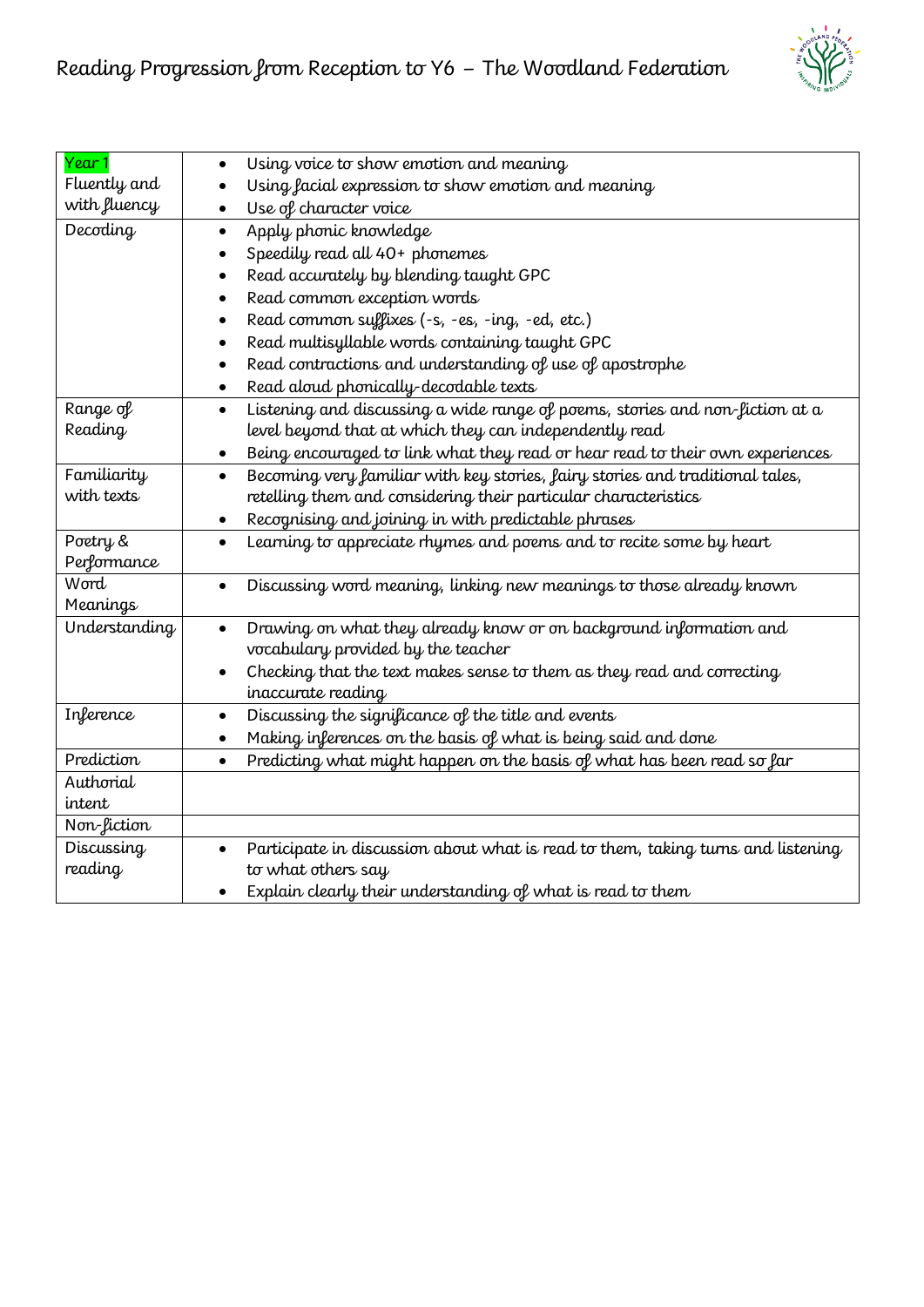

| Year 2          | Using voice to show emotion and meaning<br>$\bullet$                                           |
|-----------------|------------------------------------------------------------------------------------------------|
| Fluently and    | Using facial expression to show emotion and meaning                                            |
| with fluency    | Use of character voice<br>$\bullet$                                                            |
| Decoding        | Secure phonic decoding until reading is fluent<br>$\bullet$                                    |
|                 | Read accurately by blending, including alternative sounds                                      |
|                 | for graphemes                                                                                  |
|                 | Read multisyllable words containing these graphemes                                            |
|                 | Read common suffixes<br>٠                                                                      |
|                 | Read exception words, noting unusual correspondances<br>$\bullet$                              |
|                 | Read most words quickly & accurately without overt<br>$\bullet$                                |
|                 | Sounding and blending<br>٠                                                                     |
| Range of        | Listening to, discussing and expressing views about a wide range of                            |
| Reading         | contemporary and classic poetry, stories and non-fiction at a level beyond that                |
|                 | at which they can read independently                                                           |
| Familiarity     | Becoming increasingly familiar with and retelling a wider range of stories, fairy<br>$\bullet$ |
| with texts      | stories and traditional tales *recognising simple recurring literary language in               |
|                 | stories and poetry                                                                             |
| Poetry &        | Continuing to build up a repertoire of poems learnt by heart, appreciating these<br>$\bullet$  |
| Performance     | and reciting some, with appropriate intonation to make the meaning clear                       |
| Word            | Discussing and clarifying the meanings of words, linking new meanings to<br>$\bullet$          |
| <b>Meanings</b> | known vocabulary                                                                               |
|                 | Discussing their favourite words and phrases<br>٠                                              |
| Understanding   | Discussing the sequence of events in books and how items of information are<br>$\bullet$       |
|                 | related                                                                                        |
|                 | Drawing on what they already know or on background information and<br>$\bullet$                |
|                 | vocabulary provided by the teacher                                                             |
|                 | Checking that the text makes sense to them as they read and correcting<br>$\bullet$            |
|                 | inaccurate reading                                                                             |
| Inference       | making inferences on the basis of what is being said and done *answering and<br>$\bullet$      |
|                 | asking questions                                                                               |
| Prediction      | Predicting what might happen on the basis of what has been read so far<br>$\bullet$            |
| Authorial       |                                                                                                |
| intent          |                                                                                                |
| Non-fiction     | being introduced to non-fiction books that are structured in different ways<br>$\bullet$       |
| Discussing      | Participate in discussion about books, poems & other works that are read to<br>$\bullet$       |
| reading         | them & those that they can read for themselves, taking turns and listening to                  |
|                 | what others say                                                                                |
|                 | Explain and discuss their understanding of books, poems and other material,                    |
|                 | both those that they listen to and those that they read for themselves                         |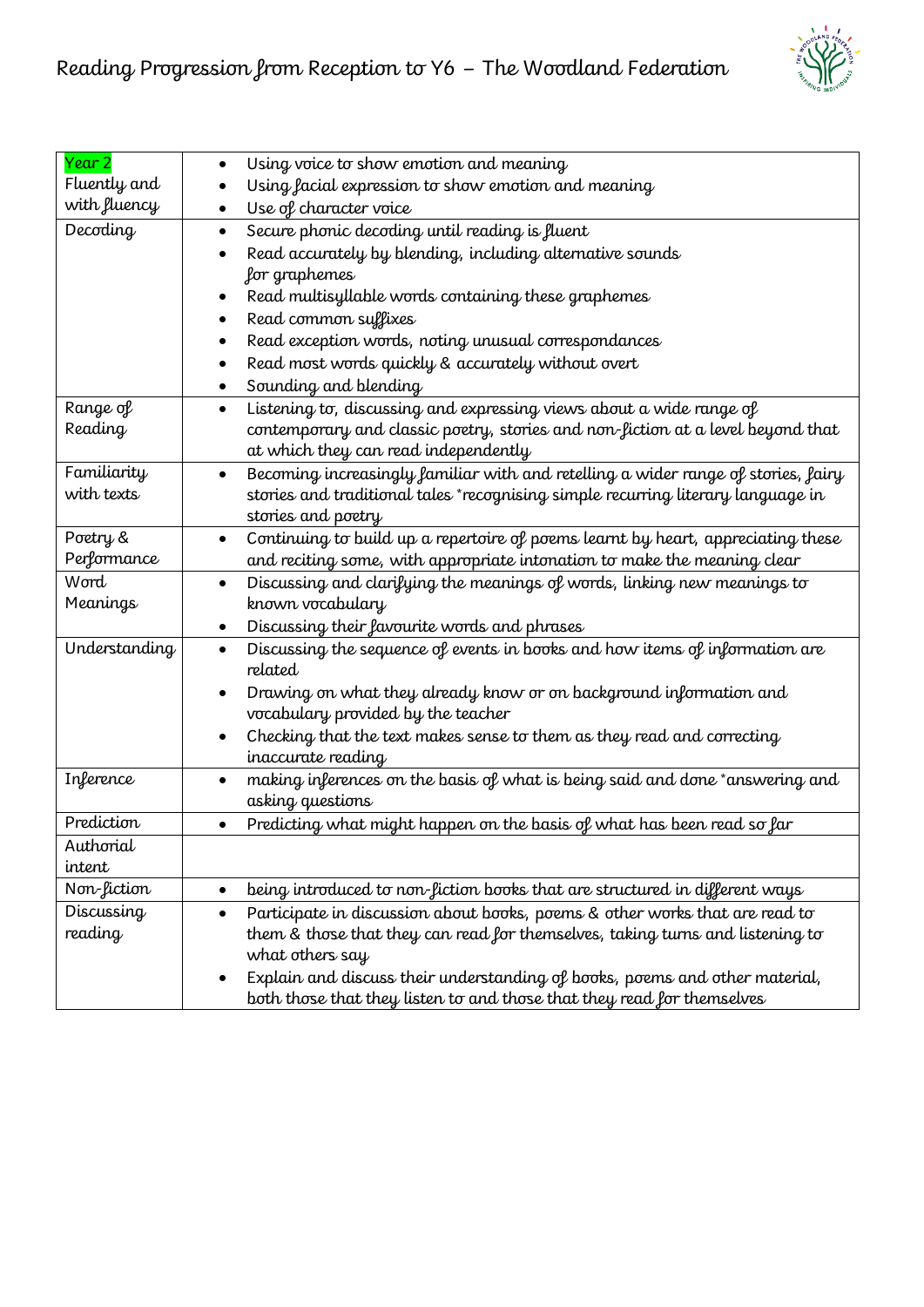

| Years 3,4       | Using voice to show emotion and meaning<br>$\bullet$                                           |
|-----------------|------------------------------------------------------------------------------------------------|
| Fluently and    | Using facial expression to show emotion and meaning                                            |
| with fluency    | Use of character voice<br>$\bullet$                                                            |
| Decoding        | Apply their growing knowledge of root words, prefixes and suffixes, both to read<br>$\bullet$  |
|                 | aloud and to understand the meaning of new words they meet                                     |
|                 | Read further exception words, noting the unusual correspondences between<br>$\bullet$          |
|                 | spelling and sound, and where these occur in the word                                          |
| Range of        | Listening to and discussing a wide range of fiction, poetry, plays, non-fiction<br>$\bullet$   |
| Reading         | and reference books or textbooks                                                               |
|                 | Reading books that are structured in different ways and reading for a range of<br>$\bullet$    |
|                 | purposes                                                                                       |
| Familiarity     | Increasing their familiarity with a wide range of books, including fairy stories,<br>$\bullet$ |
| with texts      | myths and legends, and retelling some of these orally                                          |
|                 | Identifying themes and conventions in a wide range of books<br>$\bullet$                       |
| Poetry &        | Preparing poems and play scripts to read aloud and to perform, showing<br>$\bullet$            |
| Performance     | understanding through intonation, tone, volume and action                                      |
|                 | Recognising some different forms of poetry<br>$\bullet$                                        |
| Word            | Using dictionaries to check the meaning of words that they have read<br>$\bullet$              |
| <b>Meanings</b> |                                                                                                |
| Understanding   | Checking that the text makes sense to them, discussing their understanding and<br>$\bullet$    |
|                 | explaining the meaning of words in context                                                     |
|                 | Asking questions to improve their understanding of a text                                      |
|                 | Identifying main ideas drawn from more than one paragraph and summarising                      |
|                 | these                                                                                          |
| Inference       | Drawing inferences such as inferring characters' feelings, thoughts and motives<br>$\bullet$   |
|                 | from their actions, and justifying inferences with evidence                                    |
| Prediction      | Predicting what might happen from details stated and implied<br>$\bullet$                      |
| Authorial       | Discussing words and phrases that capture the reader's interest and imagination<br>$\bullet$   |
| intent          | Identifying how language, structure, and presentation contribute to meaning<br>$\bullet$       |
| Non-fiction     | Retrieve and record information from non-fiction<br>$\bullet$                                  |
| Discussing      | Participate in discussion about both books that are read to them and those they<br>$\bullet$   |
| reading         | can read for themselves, taking turns and listening to what others say                         |